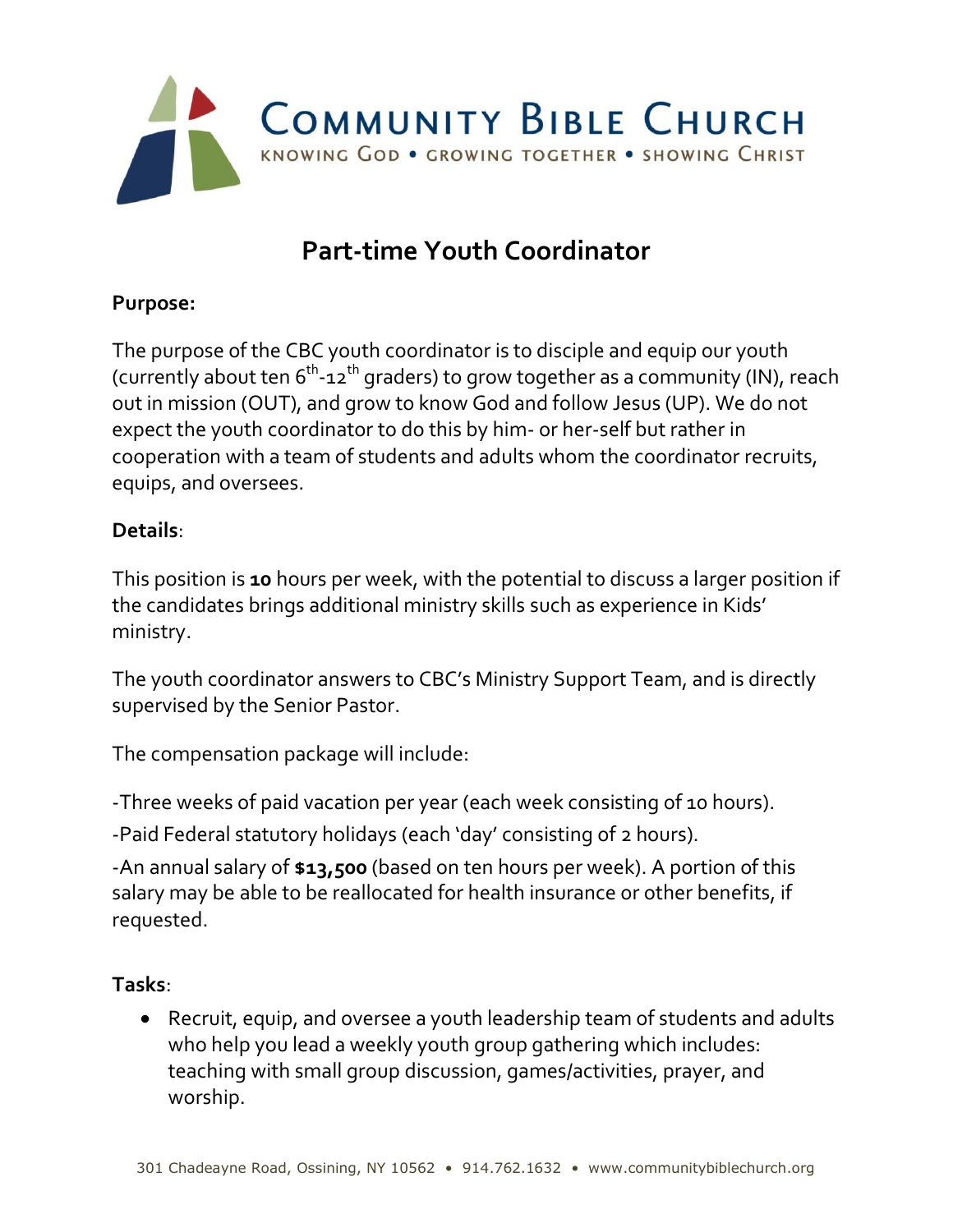- Recruit, equip, and oversee one or more teachers for a youth group Sunday school (and/or teach the class; if not teaching, attend enough to keep abreast of how it's going).
- Organize or delegate and oversee the organization of monthly fun activities, service or mission projects, and one or more annual mission/service trips and/or spiritual retreats.
- Be available on Sunday mornings, before and after youth groups, and during the week to field questions, ideas, and concerns related to the youth group.
- Communicate regularly with youth and parents about what is going on.
- Equip parents to disciple their youth.
- Pray for and with students.
- Disciple students.
- Help students reach out to their friends.
- Counsel and advise students in coordination with their parents, as appropriate.
- Continue to learn and grow in the area of youth ministry.
- Network with other local youth groups and ministries regarding the possibility of joint cooperation where possible.
- Meet with senior pastor weekly and report on the youth ministry monthly to the MST and quarterly to the forum.

## **Qualifications**:

Bachelor's degree with some ministerial/theological training (formal or informal).

Passionate relationship with Jesus Christ, mature Christian character, energetic, self-starter, good communication and listening skills, team player, demonstrated experience and ability in discipling youth and leading a team. Our youth coordinator must also be willing to live and teach in keeping with CBC's beliefs and policies.

## **About CBC and our youth**

CBC is a non-denominational, multi-generational church of about 100 people in suburban New York. Our vision is to be a congregation where each of us is a missionary, we support one another like family, and we're digging deeper into God. We value prioritizing God's word, being warm and caring, involving everyone in ministry, and maintaining unity on the essentials while leaving room for a diversity of beliefs on secondary issues. Our youth come from church families as well as a handful of friends and neighbors from other churches or no